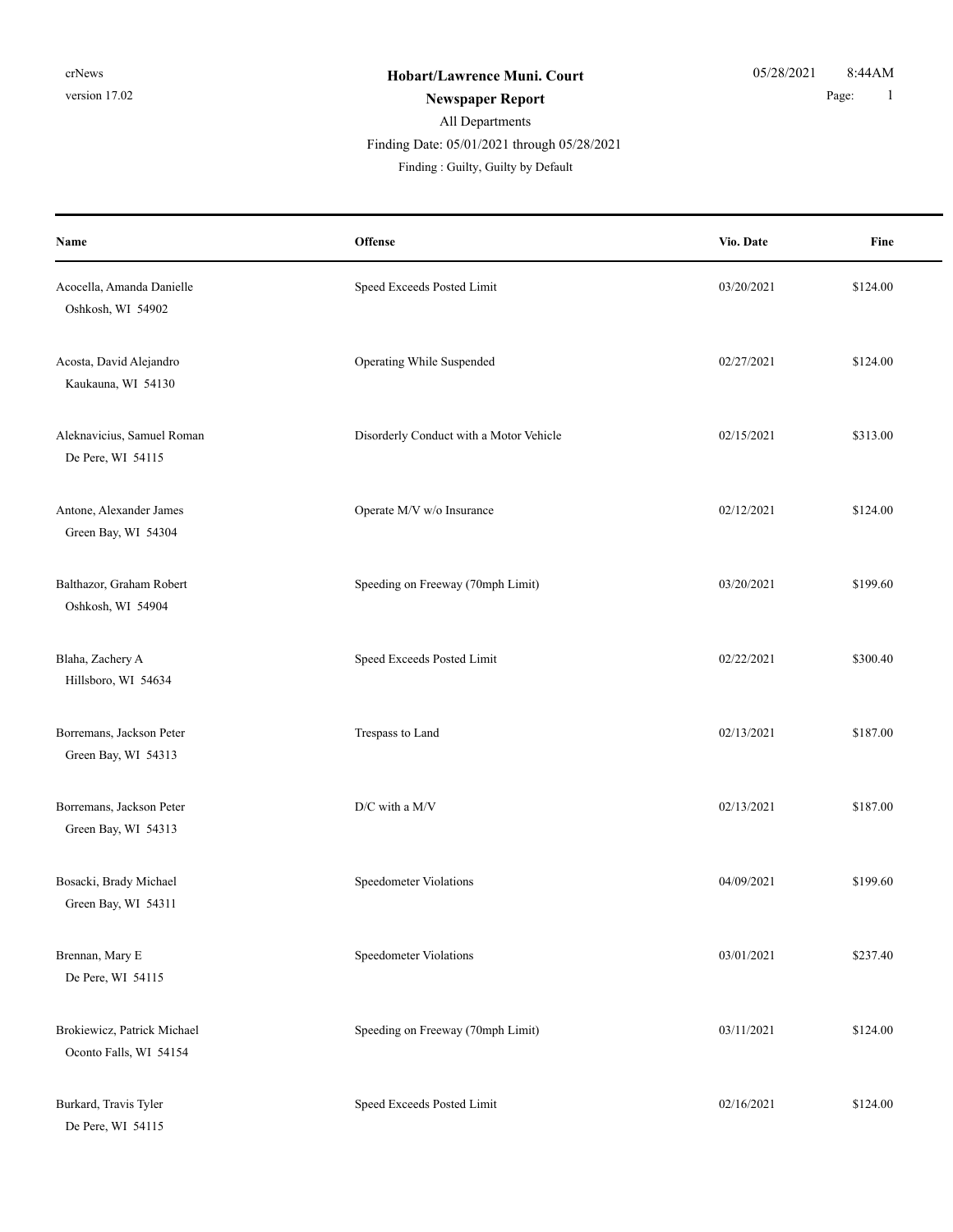## All Departments Finding Date: 05/01/2021 through 05/28/2021

| Name                                                  | Offense                              | Vio. Date  | Fine     |
|-------------------------------------------------------|--------------------------------------|------------|----------|
| Cam, Hunter Steven<br>Gillett, WI 54124               | Unreasonable/Imprudent Speed and FVC | 03/02/2021 | \$136.60 |
| Carrion Melendez, Luis Edgardo<br>Oneida, WI 54155    | Operate M/V w/o License on Person    | 03/08/2021 | \$124.00 |
| Carrion Melendez, Luis Edgardo<br>Oneida, WI 54155    | Speedometer Violations               | 03/08/2021 | \$199.60 |
| Carvajal Rodas, Ashley Berreth<br>Green Bay, WI 54304 | Too Fast for Conditions              | 02/04/2021 | \$136.60 |
| Catfish, Jermaine Tyler<br>De Pere, WI 54115          | Operate M/V w/o Insurance            | 02/20/2021 | \$124.00 |
| Christian, Scott J<br>Green Bay, WI 54302             | Speed Exceeds Posted Limit           | 03/11/2021 | \$98.80  |
| Clark, Garrison Lee<br>Sobieski, WI 54171             | Speeding on Freeway (65mph Limit)    | 03/21/2021 | \$174.40 |
| Close, Cody Michael<br>Seymour, WI 54165              | Operate M/V w/o Insurance            | 03/26/2021 | \$124.00 |
| Close, Cody Michael<br>Seymour, WI 54165              | Speed Exceeds Posted Limit           | 03/26/2021 | \$124.00 |
| Cobb, Daniel Ray<br>Bonduel, WI 54107                 | Operating While Suspended            | 03/17/2021 | \$124.00 |
| Cobb, Daniel Ray<br>Bonduel, WI 54107                 | Operate M/V After Reg Susp           | 03/17/2021 | \$98.80  |
| Cobb, Daniel Ray<br>Bonduel, WI 54107                 | Operate M/V w/o Insurance            | 03/17/2021 | \$124.00 |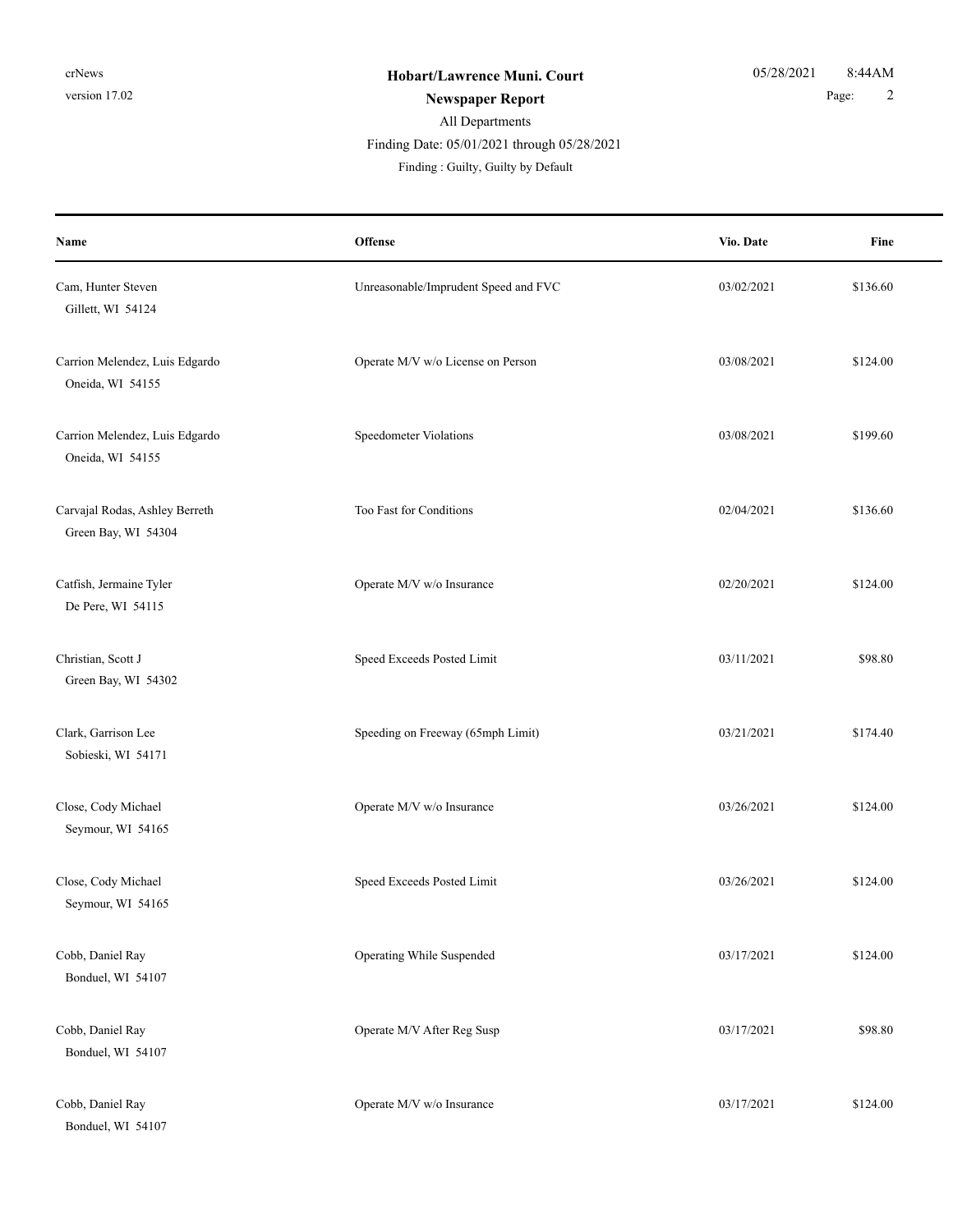# All Departments

Finding Date: 05/01/2021 through 05/28/2021

| Name                                             | <b>Offense</b>                       | Vio. Date  | Fine       |
|--------------------------------------------------|--------------------------------------|------------|------------|
| Cobb, Daniel Ray<br>Bonduel, WI 54107            | Speeding on Freeway (65mph Limit)    | 03/17/2021 | \$124.00   |
| Coleman, Deaveon A<br>Oshkosh, WI 54902          | Operate M/V w/o Insurance            | 02/14/2021 | \$124.00   |
| Conn, Sarah Marie<br>Niagara, WI 54151           | Operate M/V After Reg Susp           | 03/04/2021 | \$98.80    |
| Conn, Sarah Marie<br>Niagara, WI 54151           | Operate M/V w/o Insurance            | 03/04/2021 | \$124.00   |
| Danforth, Shonna Starchild<br>Oneida, WI 54155   | Operating M/V Under the Influence    | 02/21/2021 | \$1,007.50 |
| Danforth, Shonna Starchild<br>Oneida, WI 54155   | Unreasonable/Imprudent Speed and FVC | 02/21/2021 | \$136.60   |
| Danforth, Shonna Starchild<br>Oneida, WI 54155   | Operating with a BAC of 0.08 or more | 02/21/2021 | \$0.00     |
| Dart, Amanda L<br>Green Bay, WI 54313            | Speed Exceeds Posted Limit           | 02/25/2021 | \$98.80    |
| Delie, Douglas W<br>Green Bay, WI 54311          | Littering Prohibited                 | 02/02/2021 | \$124.00   |
| Denny, Daniel J<br>De Pere, WI 54115             | Speed Exceeds Posted Limit           | 02/12/2021 | \$124.00   |
| Denny, Demetri Edmund<br>De Pere, WI 54115       | Operate M/V w/o Insurance            | 02/01/2021 | \$124.00   |
| Dickmann, Christopher James<br>Shawano, WI 54166 | Non Registration of M/V              | 02/23/2021 | \$98.80    |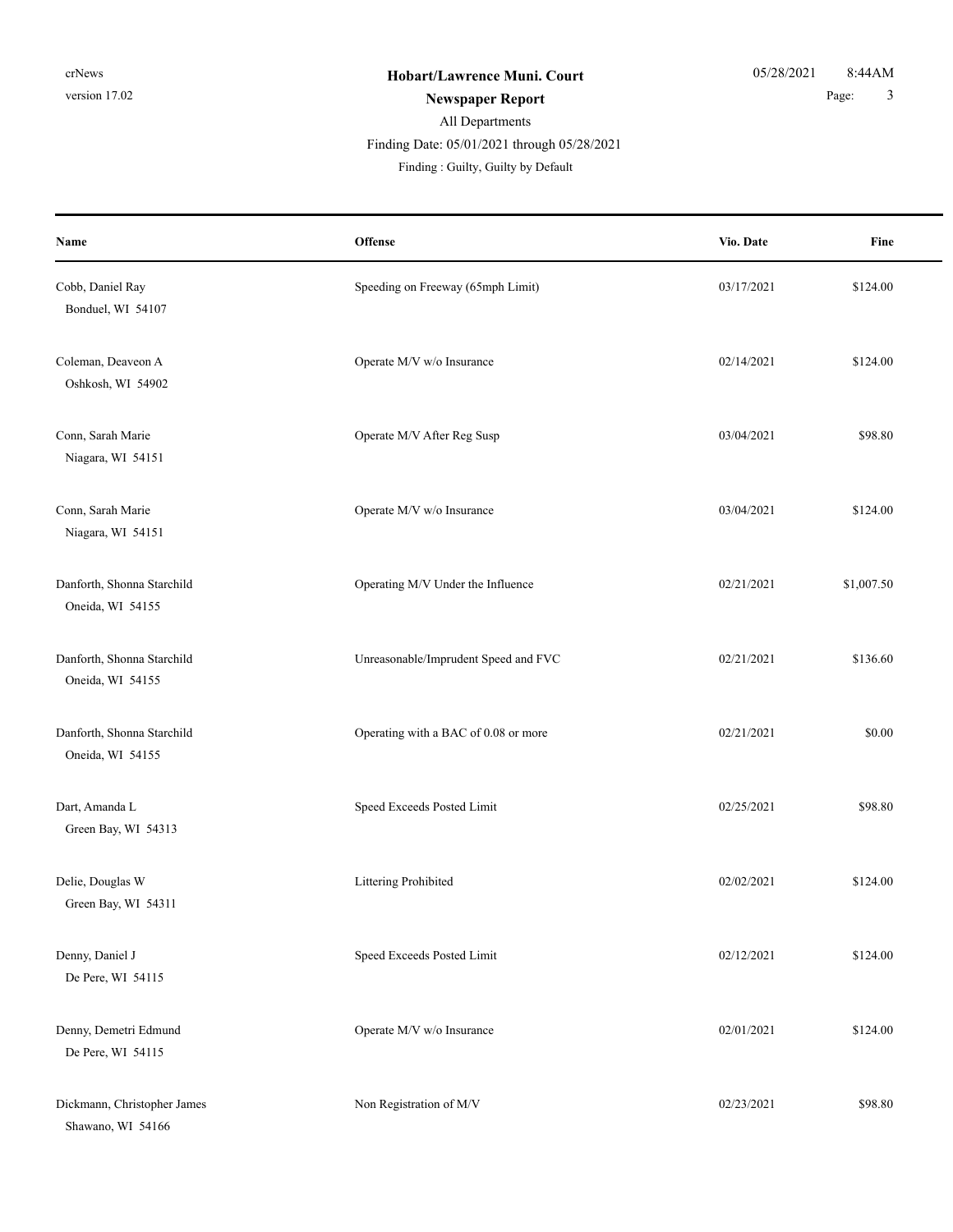#### All Departments **Newspaper Report** 2 and 2 and 2 and 2 and 2 and 2 and 2 and 2 and 2 and 2 and 2 and 2 and 2 and 2 and 2 and 2 and 2 and 2 and 2 and 2 and 2 and 2 and 2 and 2 and 2 and 2 and 2 and 2 and 2 and 2 and 2 and 2 and 2 and 2 and Finding Date: 05/01/2021 through 05/28/2021

| Name                                             | <b>Offense</b>                              | Vio. Date  | Fine     |
|--------------------------------------------------|---------------------------------------------|------------|----------|
| Dickmann, Christopher James<br>Shawano, WI 54166 | Speed Exceeds Posted Limit                  | 02/23/2021 | \$124.00 |
| Doubeck, Robert Roy<br>Newfraken, WI 54229       | Speeding on Freeway (65mph Limit)           | 03/21/2021 | \$124.00 |
| Doxtator, Tony L<br>Oneida, WI 54155             | Vehicle Operatior Failure to Wear Seat Belt | 01/27/2021 | \$10.00  |
| Drew, Mercedes Rose<br>Pulaski, WI 54162         | Too Fast for Conditions                     | 02/12/2021 | \$136.60 |
| Dunn, Jesica Marie<br>Green Bay, WI 54302        | Speeding on Freeway (70mph Limit)           | 02/27/2021 | \$174.40 |
| Faudoas, Paul<br>Madison, WI 53707               | Speed Exceeds Posted Limit                  | 03/02/2021 | \$98.80  |
| Garza, Chantal<br>Green Bay, WI 54302            | Operate M/V w/o Proof of Insurance          | 02/22/2021 | \$10.00  |
| Garza, Chantal<br>Green Bay, WI 54302            | Speeding on Freeway (70mph Limit)           | 02/22/2021 | \$199.60 |
| Grantman, Brenna Danae<br>Appleton, WI 54911     | Speeding on Freeway (70mph Limit)           | 03/21/2021 | \$199.60 |
| Green, Kennedy Ann<br>Oneida, WI 54155           | Too Fast for Conditions                     | 02/04/2021 | \$136.60 |
| Guzman, Manuel Joel Tereso<br>Appleton, WI 54914 | Speeding on Freeway (70mph Limit)           | 02/27/2021 | \$124.00 |
| Habeck, Michael A<br>Green Bay, WI 54302         | Speeding on Freeway (65mph Limit)           | 02/03/2021 | \$224.80 |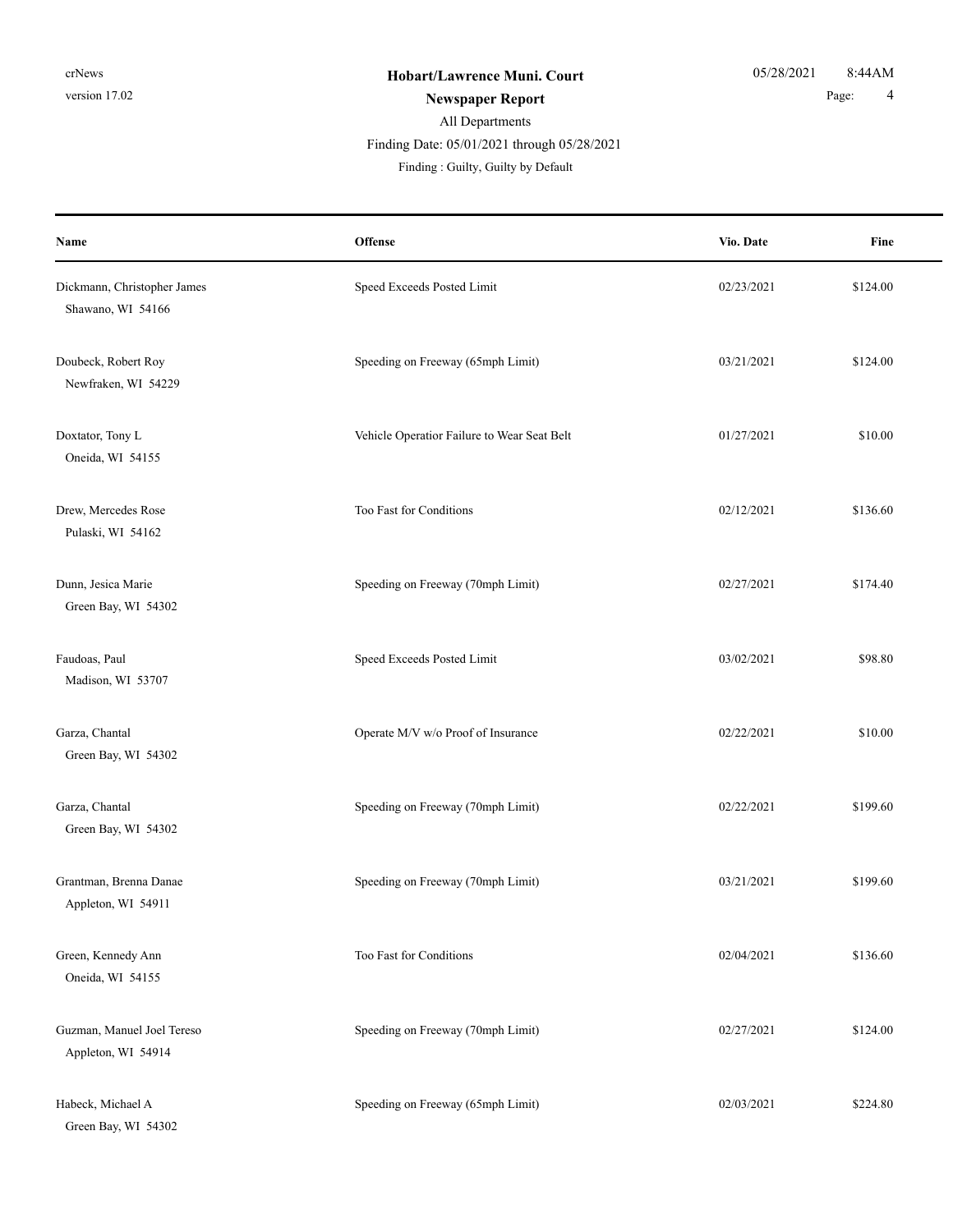#### All Departments **Newspaper Report** 5 Finding : Guilty, Guilty by Default Finding Date: 05/01/2021 through 05/28/2021

**Offense** Fine **Name Vio. Date** Harris, Kryssalyn Olyvia Speeding on Freeway (70mph Limit) 03/11/2021 \$174.40 Green Bay, WI 54301 Hawk, Talon Joseph **Operate M/V** w/o Insurance **03/19/2021** \$124.00 De Pere, WI 54115 Hawk, Talon Joseph **Operating While Suspended** 03/19/2021 \$124.00 De Pere, WI 54115 Hawk, Talon Joseph Speed Exceeds Posted Limit 03/19/2021 \$174.40 De Pere, WI 54115 Hernandez-Pineda, Jose Angel **Resisting/Obstructing An Officer** 02/23/2021 \$124.00 Green Bay, WI 54302 Jensen, Skylur Rose Speed Exceeds Posted Limit 63/28/2021 5149.20 Seymour, WI 54165 Kiefer, David Joseph Speeding on Freeway (70mph Limit) 03/13/2021 \$199.60 Neenah, WI 54956 Kilty, Angela Jean Speeding on Freeway (70mph Limit) 01/16/2021 \$174.40 Auburndale, WI 54412 La Forest, Kristin Marie 61.50 Speed Exceeds Posted Limit 62/26/2021 \$281.50 Marinette, WI 54143 Lacount, Carl Irvin Moses JR Failure to Stop 63/03/2021 \$98.80 Green Bay, WI 54313 Lu Maye, Richard A Speed Exceeds Posted Limit 02/10/2021 \$124.00 Black Creek, WI 54106 Mc Cormick, Luke James Speed Exceeds Posted Limit 03/18/2021 \$124.00 De Pere, WI 54115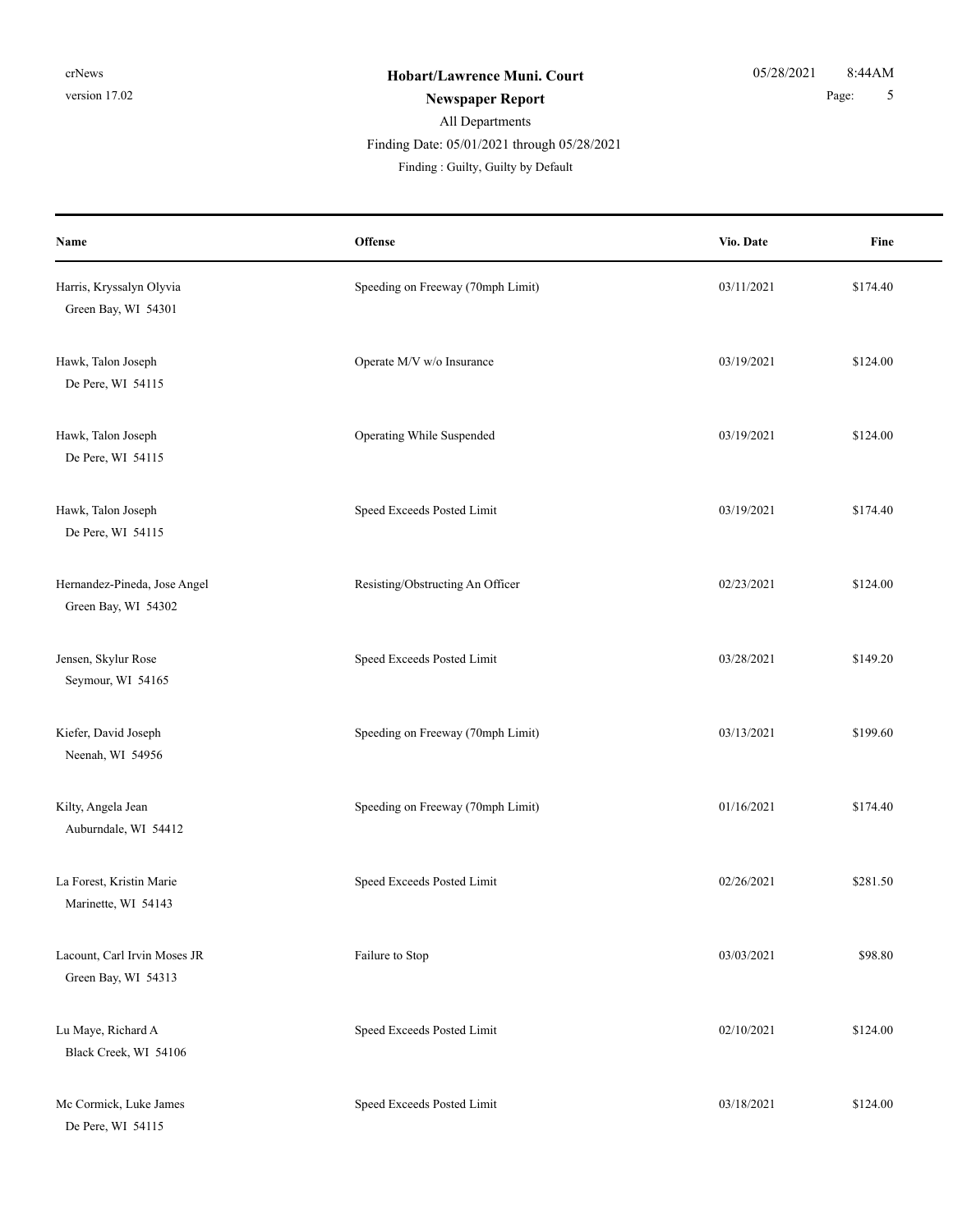## All Departments **Newspaper Report** 6 **Page:** 6 Finding Date: 05/01/2021 through 05/28/2021

| Name                                             | Offense                            | Vio. Date  | Fine     |
|--------------------------------------------------|------------------------------------|------------|----------|
| Mc Intyre, Kevin Dean<br>Kaukauna, WI 54130      | Speeding on Freeway (70mph Limit)  | 03/20/2021 | \$199.60 |
| Messinger, Ryan L<br>Green Bay, WI 54302         | Resisting/Obstructing An Officer   | 03/28/2021 | \$313.00 |
| Metzler, Marcus Edward<br>De Pere, WI 54115      | Speedometer Violations             | 02/04/2021 | \$212.20 |
| Mocco, Laura Jean<br>Pulaski, WI 54162           | Speeding on Freeway (65mph Limit)  | 03/17/2021 | \$174.40 |
| Moro, Betsy<br>Depere, WI 54115                  | Truancy 1st Offense                | 02/19/2021 | \$124.00 |
| Neitzel, Cameron S<br>Black Creek, WI 54106      | Operate M/V w/o Proof of Insurance | 02/03/2021 | \$10.00  |
| Neitzel, Cameron S<br>Black Creek, WI 54106      | Speed Exceeds Posted Limit         | 02/03/2021 | \$174.40 |
| Niccum, Shannon Troy<br>Green Bay, WI 54313      | Speeding on Freeway (65mph Limit)  | 03/17/2021 | \$124.00 |
| Parker, David J<br>Green Bay, WI 54313           | Speed Exceeds Posted Limit         | 03/10/2021 | \$98.80  |
| Paynter, Eric Craig<br>Green Bay, WI 54304       | Speed Exceeds Posted Limit         | 03/11/2021 | \$124.00 |
| Peters, Gaynelle Margaret<br>Green Bay, WI 54301 | Speed Exceeds Posted Limit         | 03/11/2021 | \$124.00 |
| Peters, Gaynelle Margaret<br>Green Bay, WI 54301 | Operating While Suspended          | 03/11/2021 | \$124.00 |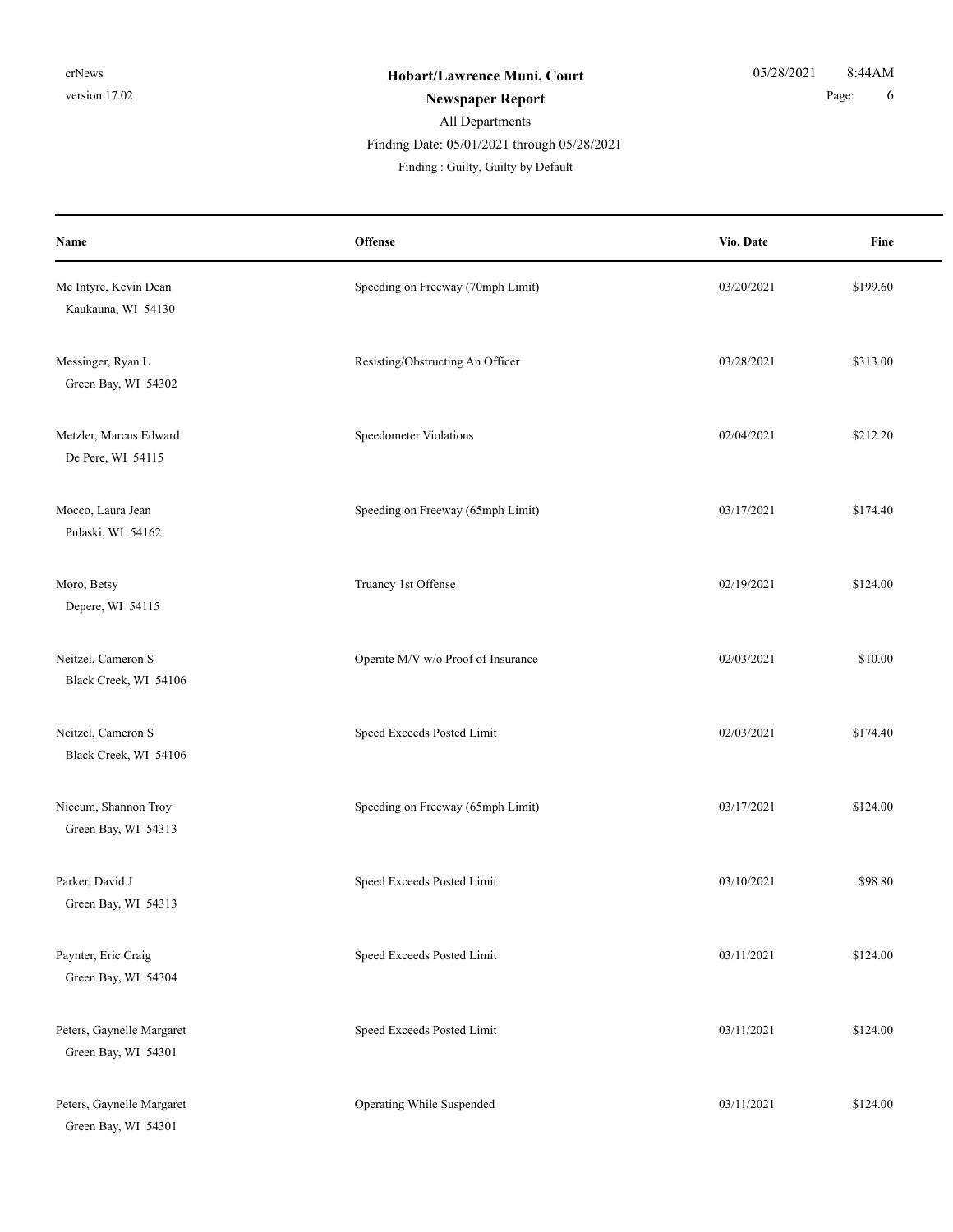### All Departments

Finding Date: 05/01/2021 through 05/28/2021

| Name                                              | Offense                              | Vio. Date  | Fine     |
|---------------------------------------------------|--------------------------------------|------------|----------|
| Peters, Gaynelle Margaret<br>Green Bay, WI 54301  | Operate M/V w/o Insurance            | 03/11/2021 | \$124.00 |
| Pivonka, Diane Mathilda<br>De Pere, WI 54115      | Failure to Yield at Stop Sign        | 02/07/2021 | \$98.80  |
| Ponfil, John William<br>Green Bay, WI 54301       | Operate M/V w/o Insurance            | 02/17/2021 | \$124.00 |
| Ponfil, John William<br>Green Bay, WI 54301       | Unreasonable/Imprudent Speed and FVC | 02/17/2021 | \$136.60 |
| Ponfil, John William<br>Green Bay, WI 54301       | Operate w/o Valid License            | 02/17/2021 | \$124.00 |
| Quinn, Angela Sue<br>Green Bay, WI 54303          | Operate M/V w/o Insurance            | 02/09/2021 | \$124.00 |
| Quinn, Angela Sue<br>Green Bay, WI 54303          | Failure to Yield at Stop Sign        | 02/09/2021 | \$111.40 |
| Rodriguez, Roberto<br>Hobart, WI 54155            | Truancy 1st Offense                  | 02/19/2021 | \$124.00 |
| Ryan, Allison Marie<br>Madison, WI 53704          | Speed Exceeds Posted Limit           | 03/26/2021 | \$149.20 |
| Sandoval Gutierrez, Edgar J<br>Appleton, WI 54913 | Speeding on Freeway (70mph Limit)    | 02/23/2021 | \$199.60 |
| Sandoval, Luis Antonio<br>Green Bay, WI 54304     | Operating While Suspended            | 03/14/2021 | \$124.00 |
| Schmidt, Travis Jay<br>Cleveland, WI 53015        | Operating While Suspended            | 03/13/2021 | \$124.00 |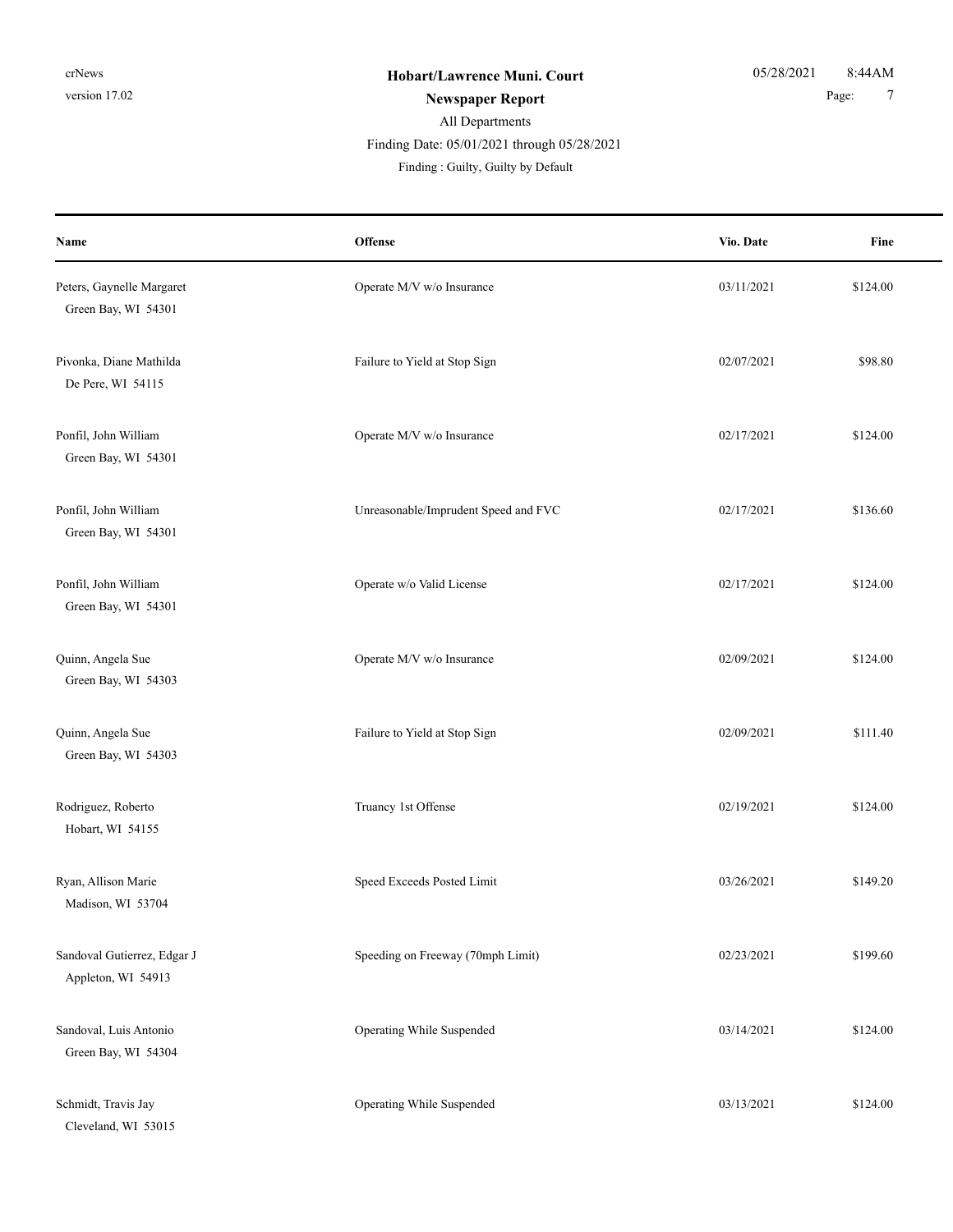#### All Departments **Newspaper Report** 8 Finding Date: 05/01/2021 through 05/28/2021

| Name                                           | Offense                                 | Vio. Date  | Fine     |
|------------------------------------------------|-----------------------------------------|------------|----------|
| Schmidt, Travis Jay<br>Cleveland, WI 53015     | Operate M/V w/o Insurance               | 03/13/2021 | \$124.00 |
| Schubring, Micah John<br>Green Bay, WI 54304   | Speed Exceeds Posted Limit              | 03/03/2021 | \$98.80  |
| Schultz, Daniel Robert<br>Greenville, WI 54942 | Disorderly Conduct with a Motor Vehicle | 02/25/2021 | \$187.00 |
| Sefcik, Brandon William<br>Oneida, WI 54155    | <b>Inattentive Driving</b>              | 03/04/2021 | \$111.40 |
| Smith, Jessie L<br>Oneida, WI 54155            | Dog License Required                    | 03/22/2021 | \$187.00 |
| Smith, Jessie L<br>Oneida, WI 54155            | Animals Not to Run at Large             | 03/22/2021 | \$124.00 |
| Spencer, Keith D<br>De Pere, WI 54115          | Speed Exceeds Posted Limit              | 03/01/2021 | \$98.80  |
| Sriraman, Srivatsan<br>De Pere, WI 54115       | Failure to Stop                         | 01/30/2021 | \$98.80  |
| Stempa, Brenden Donald<br>Shawano, WI 54166    | Speeding on Freeway (65mph Limit)       | 03/17/2021 | \$174.40 |
| Tank, Jason C<br>Pound, WI 54161               | Speeding on Freeway (70mph Limit)       | 03/21/2021 | \$174.40 |
| Thompson, Morgan Joseph<br>Green Bay, WI 54302 | Operate M/V w/o Proof of Insurance      | 03/03/2021 | \$10.00  |
| Van De Hei, Jake Joseph<br>De Pere, WI 54115   | Disorderly Conduct with a Motor Vehicle | 02/08/2021 | \$313.00 |